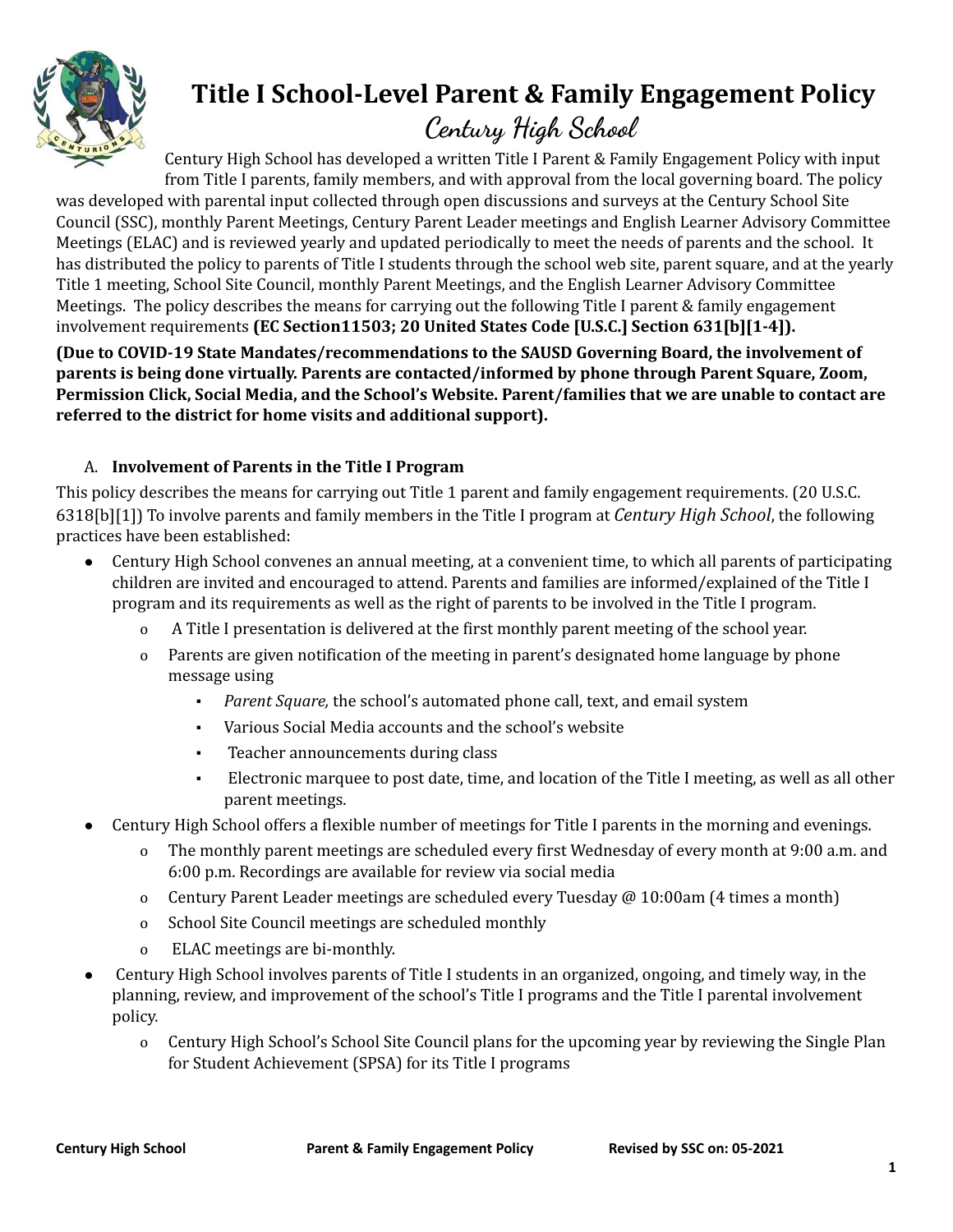- o Title I parent involvement policy is reviewed and revised through open discussion, surveys and presentations. Analysis of student assessment data is included as part of the reviewing and revising process. This information is then taken to following stakeholders for input:
	- Staff during staff /department meetings
	- Parents at annual Title I meeting
	- Parents of English Learners at the ELAC meetings
- o Input from all stakeholders is taken back to SSC for further review, planning and approval.
- Century High School provides parents of Title I students with timely information about Title I programs. This is communicated through:
	- o SSC meetings
	- o ELAC meetings
	- o Century Parent Leader meetings
	- o Regular monthly parent meetings
	- o Individual parent conferences with teachers and counselors via open discussion, information pamphlets, and power point presentations as requested by teachers and/or parents.
- Century High School provides parents of Title I students with an explanation of the curriculum used at the school, the assessments used to measure student progress, and the proficiency levels students are expected to meet. This is completed through:
	- o SSC meetings,
	- o ELAC meetings
	- o Century Parent Leader meetings
	- o Regular monthly parent meetings
	- o Individual parent conferences with teachers and counselors via open discussion, information pamphlets, and power point presentations.

If requested by parents of Title I students, Century High School provides opportunities for regular meetings that allow the parents to participate in decisions relating to the education of their children. Such opportunities are available through SSC meetings,

- o ELAC meetings
- o Century Parent Leader meetings
- o Regular monthly parent meetings
- o Individual parent conferences with teachers and counselors via open discussion, information pamphlets, and power point presentations

### **B. School-Parent Compact**

*Century High School* distributes to parents of Title I students a school-parent compact. The compact, which has been jointly developed with parents, outlines how parents, the entire school staff, and students will share the responsibility for improved student academic achievement. It describes specific ways the school and families will partner to help children achieve the State's high academic standards. It addresses the following legally required items, as well as other items suggested by parents of Title I students.

- The school's responsibility to provide high-quality curriculum and instruction
- The ways parents will be responsible for supporting their children's learning
- The importance of ongoing communication between parents and teachers through, at a minimum, annual parent-teacher contact, frequent reports on student progress, access to staff; opportunities for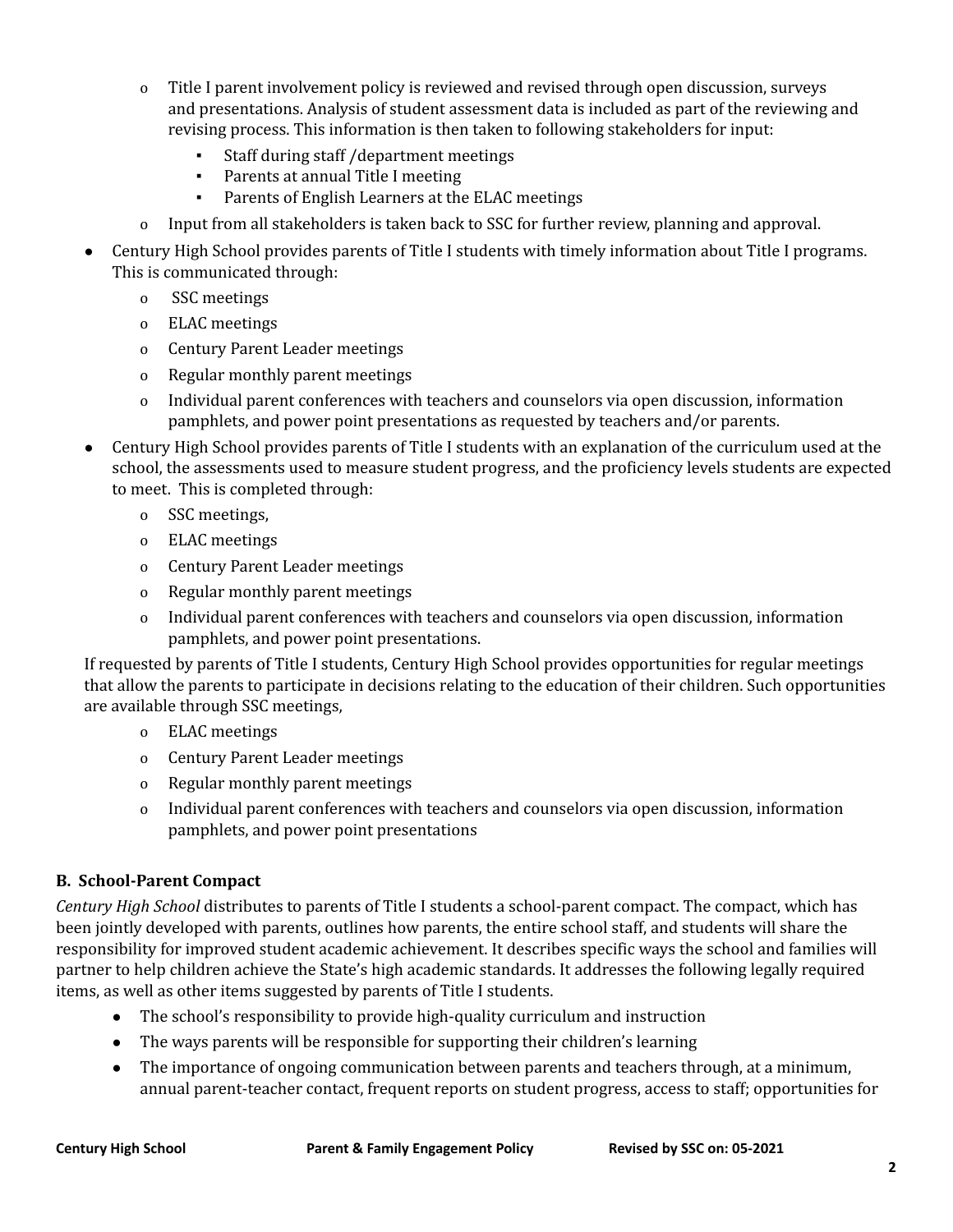parents to volunteer and participate in their child's class, and opportunities to observe classroom activities

The policy and the school-parent compact was developed with parental input collected through round table meetings and questionnaires at School Site Council (SSC), monthly Parent Meetings, Century Parent Leader meetings and English Learner Advisory Committee Meetings (ELAC). All stake holder input is taken to the School Site Council for review and approval. The policy and compact is distributed through students' second period classes and at the School Site Council, monthly Parent Meetings, Century Parent Leader meetings and the English Learner Advisory Committee Meetings.

### **C. Building Capacity for Involvement**

*Century High School* engages Title I parents in meaningful interactions with the school. It supports a partnership among staff, parents, and the community to improve student academic achievement. To help reach these goals, the school has established the following practices.

- The school provides Title I parents with assistance in understanding the State's academic content standards, assessments, and how to monitor and improve the achievement of their children.
	- o Century High School provides one on one-parent conferences with academic counselors, teachers, and support staff during and after each grading period for all students as needed by parent and/or teacher request.
	- o Century High School will provide information as follows:
		- Teachers will complete 6-week progress reports and will post student grades on Aeries and to be available for parents and students to monitor.
		- Information about Common Core Standards, assessments, and monitoring improvement of their children is disseminated through School Site Council (SSC), monthly Parent Meetings, Century Parent Leader meetings and English Learner Advisory Committee Meetings (ELAC).
		- In addition to this support we provide the Parent Institute of Quality Education (PIQE) workshops for further education and information on student common core standards, assessments, and monitoring for academic achievement.
- Century High School provides Title I parents with materials and training to help them work with their children to improve their children's achievement.
	- o Materials and training is available through PIQE workshops that take place during the Fall of every school year.
- With the assistance of Title I parents, Century High School educates staff members about the value of parent contributions, and in how to work with parents as equal partners.
	- o Century High School provides education at staff development meetings including presentations by outside consultants and conference opportunities, such as California Association of Bilingual Educators.
- Century High School coordinates and integrates the Title I parental involvement program with other programs, and conducts other activities, such as the Wellness Center, to encourage and support parents in more fully participating in the education of their children.
	- o Century High School has available a Wellness Center with a full time FACE Outreach Liaison that develops, coordinates, and implements programs, support, and guidance for parents.
	- o The Principal, Support Staff, and parent groups work closely together to provide appropriate parent and staff training opportunities.
- Century High School distributes information related to school and parent programs, meetings, and other activities to Title I parents in a format and language that the parents understand.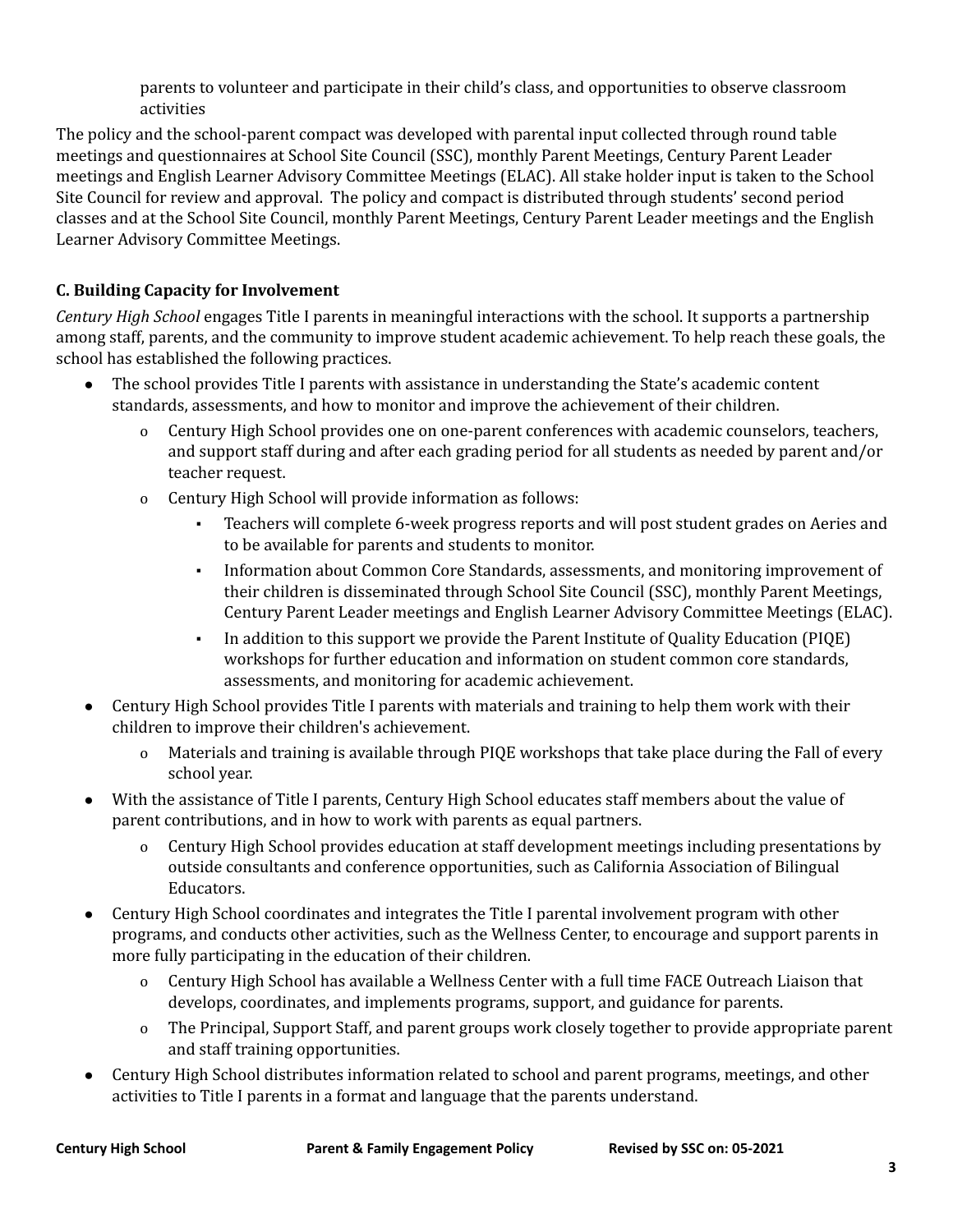- o Century High School provides written and oral school to home communication in English and the home preferred language, which is Spanish.
- Century High School provides support for parental involvement activities requested by Title I parents.
	- o Century High School provides parent education courses including Leadership for Parents Workshop, PIQE, Padres Promotores, "Financial Aid Workshops".
	- o Other opportunities for involvement include: parent conferences, Back to School Night, Open House, Halloween Carnival, Winter Celebration, SAUSD Annual Parent Conference, Parent of the Year event, and OCDE workshops and trainings focused on parent involvement.

### **D. Accessibility**

Century High School provides opportunities for the participation of all Title I parents, including parents with limited English proficiency, parents with disabilities, and parents of migratory students. Information and school reports are provided in a format and language which parents understand. All Title I parents are invited and encouraged to attend the following:

- Back to School Night
- Open House
- GATE, Honors and Advanced Placement Information Meetings
- ELAC
- SSC
- Century Parent Leaders
- PIQE
- IEP (Individualized Education Program) meetings
- Parent Conferences with students academic counselor, support staff, and teachers
- Cash for College Workshops: "Financial Aid Workshops"
- Athletic Participation Parent meeting
- Annual Recognition Events

At these events, parents are given information about programs, opportunities, and assistance is available to their student. Presentations and information pamphlets are given to parents in English and the language of the target community, which is Spanish. Parents are notified of these events by the school's automated phone call system, flyers, social media platforms, and the school's marquee.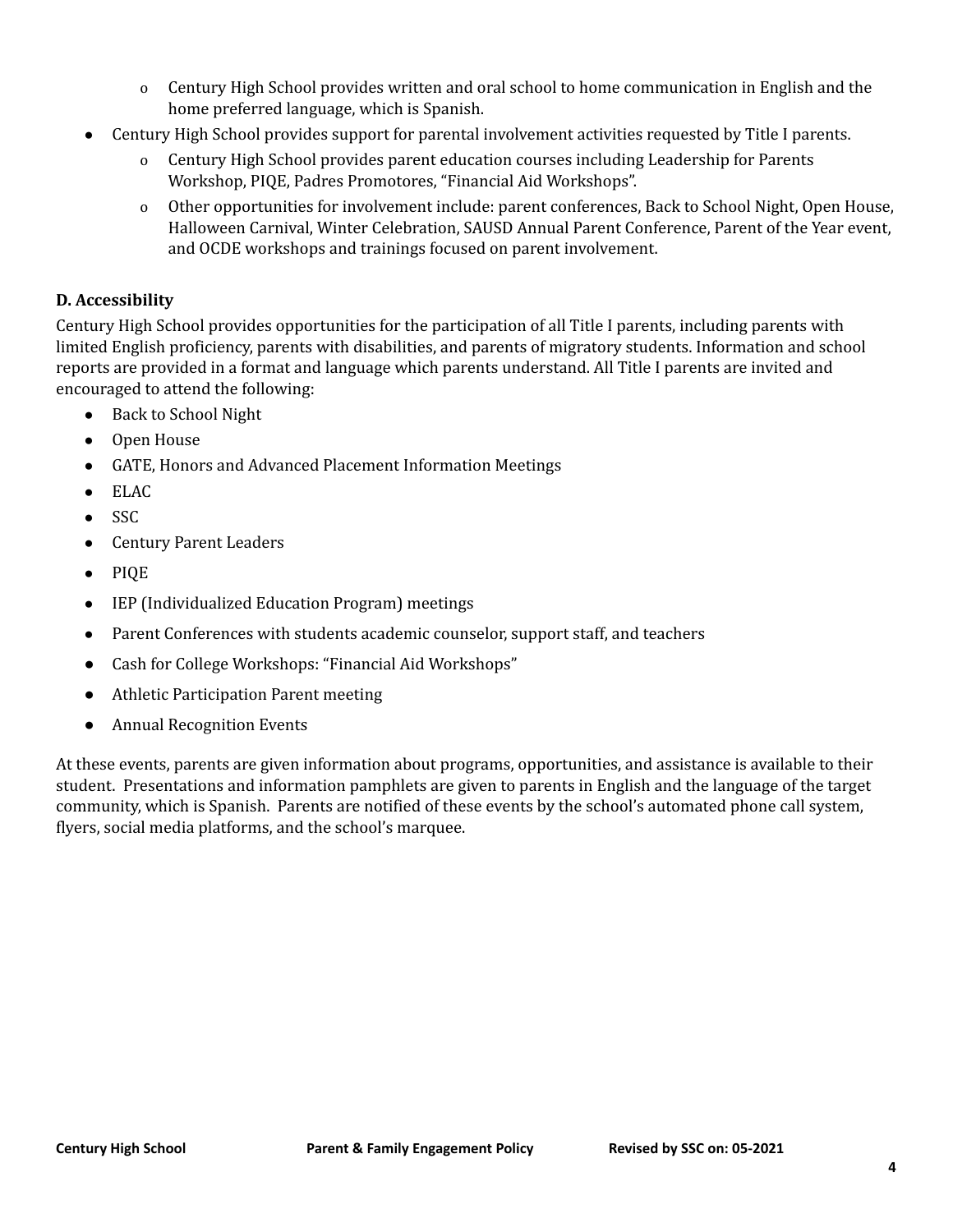

### Norma de Participación de los Padres y la Familia a nivel escolar del Título I Escuela Secundaria Century

Century High School ha desarrollado una Norma de Participación de Padres y Familia del Título I por escrito con el aporte de los padres del Título I, los miembros de la familia y con la aprobación de la mesa directiva local. La Norma de Participación fue desarrollada con la opinión de los padres recopilada a través de discusiones abiertas y encuestas en el Consejo Escolar de Century (CEC), reuniones mensuales de padres, reuniones de padres líderes de Century y reuniones del Comité Consultivo de Aprendices de Ingles (CCAI) y se revisa anualmente y se actualiza periódicamente para cumplir con las necesidades de los padres y la escuela. Se ha distribuido la Norma a los padres de los alumnos del Título I a través del sitio web de la escuela, Parent Square y en la reunión anual del Título 1, el Consejo Escolar, las reuniones mensuales de padres y las reuniones del Comité Consultivo de Aprendices de Ingles. La Norma de Participación describe los medios para llevar a cabo los siguientes requisitos de participación de los padres y la familia del Título I (EC Sección 11503; 20 Código de los Estados Unidos [U.S.C.] Sección 631 [b] [1-4]).

(Debido a los mandatos estatales COVID-19 / recomendaciones a la Mesa Directiva del SAUSD, la participación de los padres se está haciendo virtualmente. Los padres son contactados / informados por teléfono a través de Parent Square, Zoom, Permission Click, redes sociales y el sitio web de la escuela. Padres/familias con las que no podemos comunicarnos son remitidas al distrito para visitas domiciliarias y apoyo adicional).

### A. Participación de los padres en el programa de Título I

Esta Norma describe los medios para cumplir con los requisitos de participación de los padres y la familia del Título 1. (20 U.S.C.6318 [b] [1]) Para involucrar a los padres y miembros de la familia en el programa Título I en Century High School, se han establecido las siguientes prácticas:

- ❖ Century High School convoca una reunión anual, en un momento conveniente, a la que se invita y se anima a asistir a todos los padres de los niños participantes. Se informa / explica a los padres y las familias sobre el programa de Título I y sus requisitos, así como sobre el derecho de los padres a participar en el programa de Título I.
- ❖ Se entrega una presentación de Título I en la primera reunión mensual de padres del año escolar.
- ❖ Los padres reciben una notificación de la reunión en el idioma del hogar designado por los padres por mensaje telefónico usando
- ❖ Parent Square, el sistema automatizado de llamadas telefónicas, mensajes de texto y correo electrónico de la escuela y Zoom
- ❖ Varias cuentas de redes sociales y el sitio web de la escuela
- ❖ Anuncios de maestros durante la clase
- ❖ Marquesina electrónica para publicar la fecha, hora y lugar de la reunión de Título I, así como todas las demás reuniones de padres.
- ❖ Century High School ofrece un número flexible de reuniones para los padres de Título I en la mañana y en la noche.
- ❖ Las reuniones mensuales de padres están programadas cada primer miércoles de cada mes a las 9:00 a.m. y 6:00 p.m. Las grabaciones están disponibles para su revisión a través de las redes sociales.

**Century High School Parent & Family Engagement Policy Revised by SSC on: 05-2021**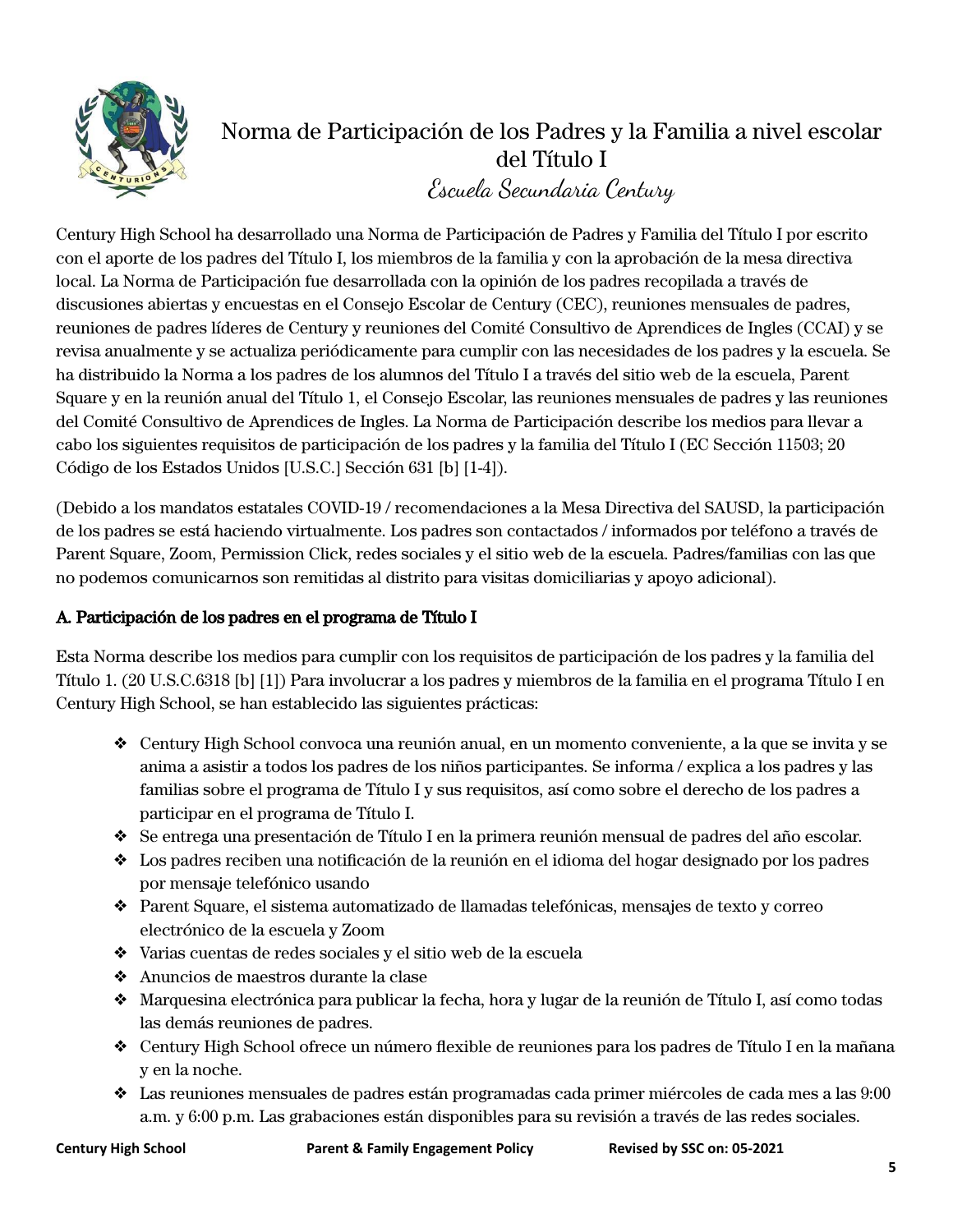- $\triangle$  Las reuniones de padres líderes de Century están programadas todos los martes a las 10:00 a.m. (4) veces al mes)
- ❖ Las reuniones del consejo del sitio escolar se programan mensualmente
- ❖ Las reuniones de CCAI son bimensuales.
- ❖ Century High School involucra a los padres de los estudiantes del Título I de una manera organizada, continua y oportuna, en la planificación, revisión y mejora de los programas del Título I de la escuela y la política de participación de los padres del Título I.
- ❖ El Consejo Escolar de Century High School planea para el próximo año revisando el Plan Único para el Rendimiento Estudiantil para sus programas de Título I
- ❖ La política de participación de los padres de Título I se revisa y modifica a través de discusiones abiertas, encuestas y presentaciones. El análisis de los datos de las evaluaciones de los estudiantes se incluye como parte del proceso de revisión y revisión. Luego, esta información se lleva a las siguientes partes interesadas para su aportación:
- ❖ Personal durante las reuniones de personal / departamento
- ❖ Padres en la reunión anual de Título I
- ❖ Padres de estudiantes de inglés en las reuniones de CCAI
- ❖ Las aportaciones de todas las partes interesadas se devuelven al CEC para su posterior revisión, planificación y aprobación.
- ❖ Century High School proporciona a los padres de los estudiantes de Título I información oportuna sobre los programas de Título I. Esto se comunica a través de:
- ❖ Reuniones Consejo Escolar
- ❖ Reuniones de CCAI
- ❖ Reuniones de padres líderes de Century
- ❖ Reuniones de padres mensuales regulares
- ❖ Conferencias individuales de padres con maestros y consejeros a través de discusiones abiertas, folletos informativos y presentaciones en PowerPoint según lo soliciten los maestros y / o padres.

### B. Acuerdo entre la escuela y los padres

Century High School distribuye a los padres de estudiantes de Título I un pacto entre la escuela y los padres. El pacto, que ha sido desarrollado en conjunto con los padres, describe cómo los padres, todo el personal de la escuela y los estudiantes compartirán la responsabilidad de mejorar el rendimiento académico de los estudiantes. Describe formas específicas en que la escuela y las familias se asociarán para ayudar a los niños a alcanzar los altos estándares académicos del estado. Aborda los siguientes elementos requeridos legalmente, así como otros elementos sugeridos por los padres de los estudiantes del Título I.

• La responsabilidad de la escuela de proporcionar un plan de estudios e instrucción de alta calidad.

• Las formas en que los padres serán responsables de apoyar el aprendizaje de sus hijos.

• La importancia de la comunicación continua entre padres y maestros mediante, como mínimo, contacto anual entre padres y maestros, informes frecuentes sobre el progreso de los estudiantes, acceso al personal; oportunidades para que los padres se ofrezcan como voluntarios y participen en la clase de su hijo, y oportunidades para observar las actividades del aula

La política y el pacto entre la escuela y los padres se desarrollaron con la opinión de los padres recopilada a través de reuniones de mesa redonda y cuestionarios en el Consejo Escolar (CEC), reuniones mensuales de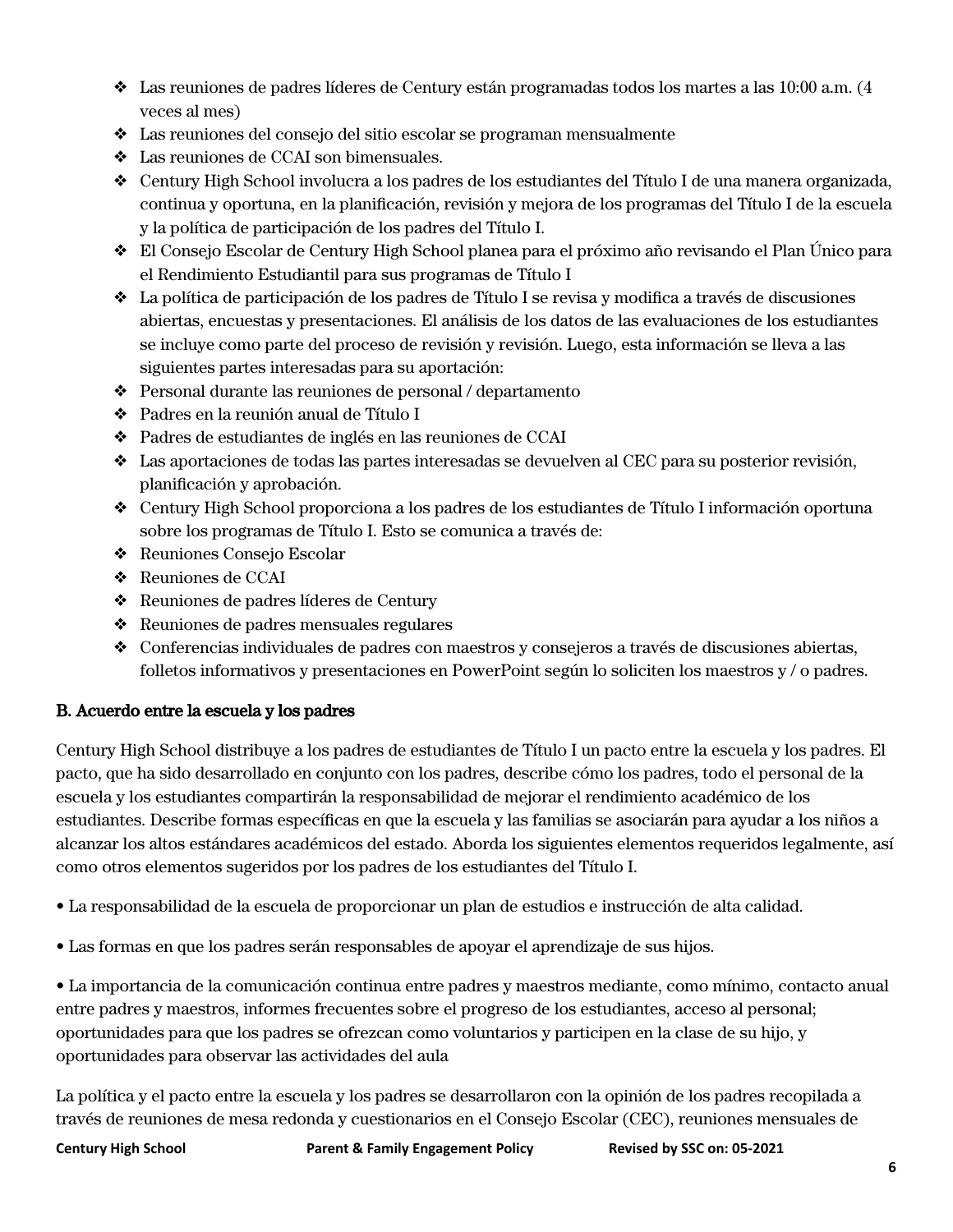padres, reuniones de padres líderes de Century y reuniones del Comité Consultivo de Aprendices de Inglés (CCAI). Todas las opiniones de las partes interesadas se llevan al Consejo del Plantel Escolar para su revisión y aprobación. La política y el pacto se distribuyen a través de las clases del segundo período de los estudiantes y en el Consejo Escolar, las reuniones mensuales de padres, las reuniones de padres líderes de Century y las reuniones del Comité Consultivo de Aprendices de Inglés (CCAI).

### C. Fomento de la capacidad de participación

- ❖ Century High School involucra a los padres de Título I en interacciones significativas con la escuela. Apoya una asociación entre el personal, los padres y la comunidad para mejorar el rendimiento académico de los estudiantes. Para ayudar a alcanzar estas metas, la escuela ha establecido las siguientes prácticas.
- ❖ La escuela proporciona a los padres de Título I asistencia para comprender los estándares de contenido académico del estado, las evaluaciones y cómo monitorear y mejorar el rendimiento de sus hijos.
- ❖ Century High School ofrece conferencias individuales para padres con consejeros académicos, maestros y personal de apoyo durante y después de cada período de calificaciones para todos los estudiantes según sea necesario por solicitud de los padres y / o maestros.
- ❖ Century High School proporcionará la siguiente información:
- ❖ Los maestros completarán informes de progreso de 6 semanas y publicarán las calificaciones de los estudiantes en Aeries y estarán disponibles para que los padres y los estudiantes los monitoreen.
- ❖ La información sobre los Estándares Básicos Comunes, las evaluaciones y el seguimiento de la mejora de sus hijos se difunde a través del Consejo del Plantel Escolar (SSC), las reuniones mensuales de padres, las reuniones de padres líderes de Century y las reuniones del comité asesor de estudiantes de inglés (ELAC).
- ❖ Además de este apoyo, ofrecemos los talleres del Instituto de Padres de Educación de Calidad (PIQE) para obtener más educación e información sobre los estándares básicos comunes de los estudiantes, las evaluaciones y el seguimiento del rendimiento académico.
- ❖ Century High School proporciona a los padres de Título I materiales y capacitación para ayudarlos a trabajar con sus hijos para mejorar el rendimiento de sus hijos.
- ❖ Los materiales y la capacitación están disponibles a través de los talleres de PIQE que se llevan a cabo durante el otoño de cada año escolar.
- ❖ Con la ayuda de los padres de Título I, Century High School educa a los miembros del personal sobre el valor de las contribuciones de los padres y sobre cómo trabajar con los padres como socios iguales.
- ❖ Century High School brinda educación en reuniones de desarrollo del personal, incluidas presentaciones de consultores externos y oportunidades de conferencias, como la Asociación de Educadores Bilingües de California.
- ❖ Century High School coordina e integra el programa de participación de padres de Título I con otros programas y realiza otras actividades, como el Centro de Bienestar, para alentar y apoyar a los padres a participar más plenamente en la educación de sus hijos.
- ❖ Century High School tiene disponible un Centro de Bienestar con un Enlace de Alcance FACE de tiempo completo que desarrolla, coordina e implementa programas, apoyo y orientación para los padres.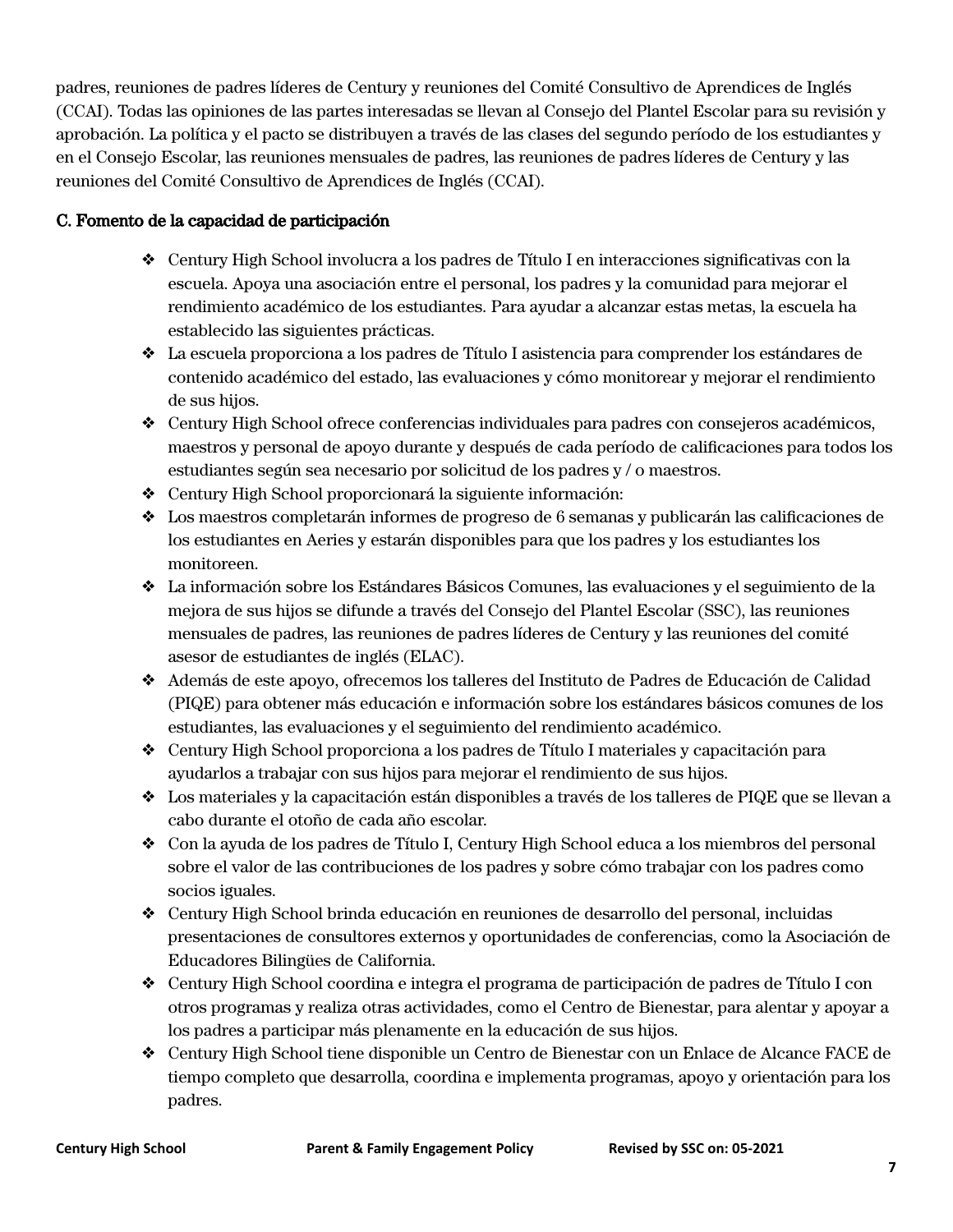- ❖ El director, el personal de apoyo y los grupos de padres trabajan en estrecha colaboración para brindar oportunidades adecuadas de capacitación para los padres y el personal.
- ❖ Century High School distribuye información relacionada con la escuela y los programas para padres, reuniones y otras actividades a los padres de Título I en un formato y lenguaje que los padres entienden.
- ❖ Century High School ofrece comunicación oral y escrita entre la escuela y el hogar en inglés y el idioma preferido en el hogar, que es el español.
- ❖ Century High School brinda apoyo para las actividades de participación de los padres solicitadas por los padres de Título I.
- ❖ Century High School ofrece cursos de educación para padres que incluyen el Taller de Liderazgo para Padres, PIQE, Padres Promotores, "Talleres de ayuda financiera".
- ❖ Otras oportunidades de participación incluyen: conferencias de padres, Noche de Regreso a Clases, Casa Abierta, Carnaval de Halloween, Celebración de Invierno, Conferencia Anual de Padres de SAUSD, evento de Padres del Año y talleres y capacitaciones de OCDE enfocados en la participación de los padres.

### D. Accesibilidad

Century High School ofrece oportunidades para la participación de todos los padres de Título I, incluidos los padres con dominio limitado del inglés, los padres con discapacidades y los padres de estudiantes migratorios. La información y los informes escolares se proporcionan en un formato y un idioma que los padres comprenden. Todos los padres de Título I están invitados y animados a asistir a lo siguiente:

- Noche de regreso a clases
- •Casa abierta
- Reuniones GATE, de Honores y de Colocación Avanzada
- Comité Consultivo de Aprendices de Ingles (CCAI)
- Consejo Escolar Century (CEC)
- Padres líderes de Century
- PIQE
- Reuniones del IEP (Programa de educación individualizado)
- Conferencias de padres con el consejero académico de los estudiantes, el personal de apoyo y los maestros
- Talleres de Cash for College: "Talleres de ayuda financiera"
- Reunión de padres de participación atlética
- Eventos de reconocimiento anual

En estos eventos, los padres reciben información sobre programas, oportunidades y la asistencia está disponible para sus estudiantes. Se entregan presentaciones y folletos informativos a los padres en inglés y en el idioma de la comunidad de destino, que es el español. Los padres son notificados de estos eventos por el sistema **Century High School Parent & Family Engagement Policy Revised by SSC on: 05-2021**